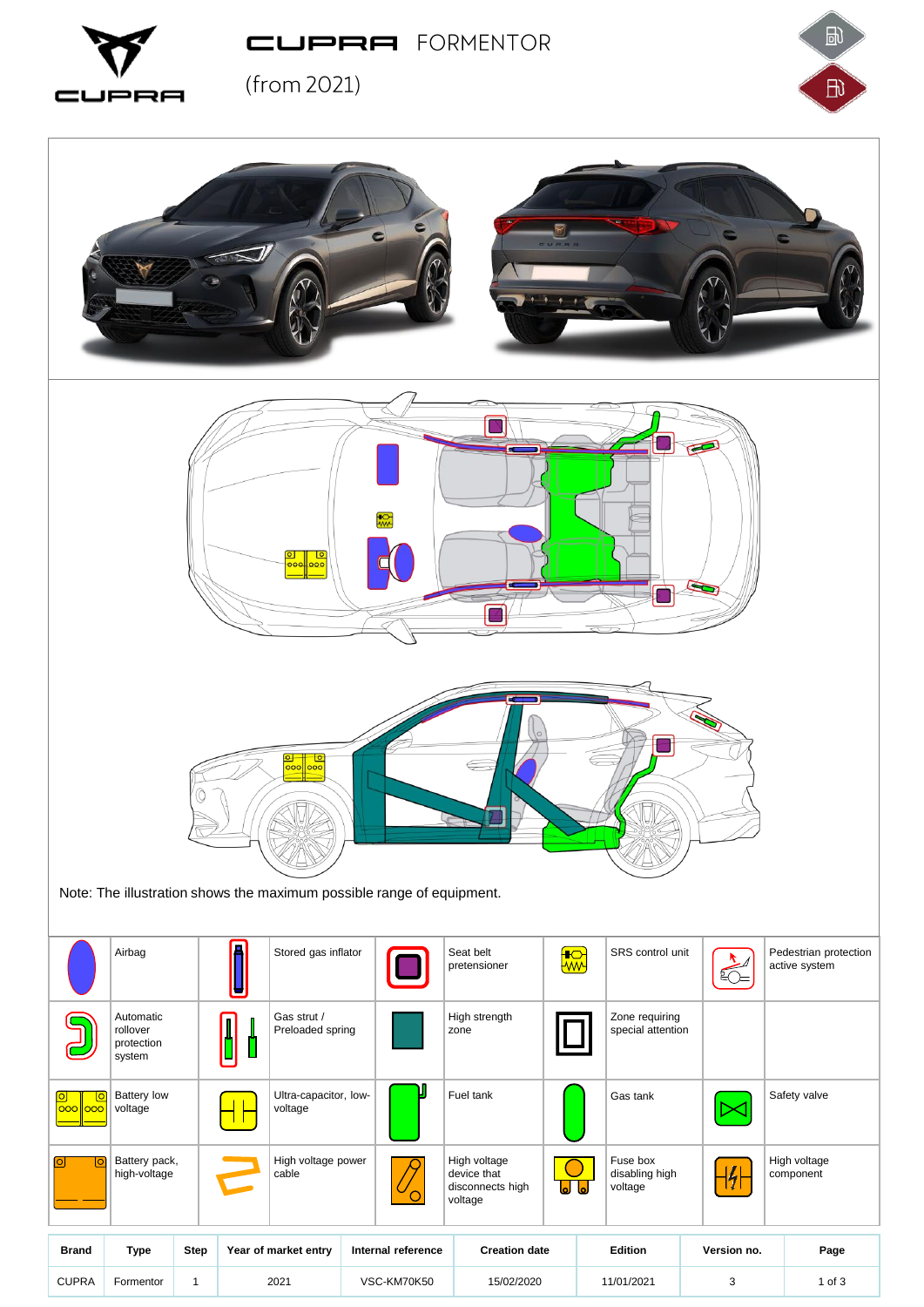CUPRA FORMENTOR



 $(from 2021)$ 

## **1. Identification / recognition**



## **3. Disable direct hazards / safety regulations**

|           | 1. Press start and stop button if the vehicle is fitted with a "keyless entry"<br>system.                                                                                                                                                                              |
|-----------|------------------------------------------------------------------------------------------------------------------------------------------------------------------------------------------------------------------------------------------------------------------------|
| 1000<br>ೲ | 2. Disconnect the 12V on-board electrical system battery in the engine<br>compartment using a suitable tool.<br>Switch off the vehicle electrical system:<br>Disconnect first the negative terminal $(-)$ then the positive terminal $(+)$ on the<br>on-board battery. |

| <b>Brand</b> | Type      | <b>Step</b> | Year of market entry | Internal reference | <b>Creation date</b> | <b>Edition</b> | Version no. | Page   |
|--------------|-----------|-------------|----------------------|--------------------|----------------------|----------------|-------------|--------|
| <b>CUPRA</b> | Formentor |             | 2021                 | VSC-KM70K50        | 15/02/2020           | 11/01/2021     |             | 2 of 3 |